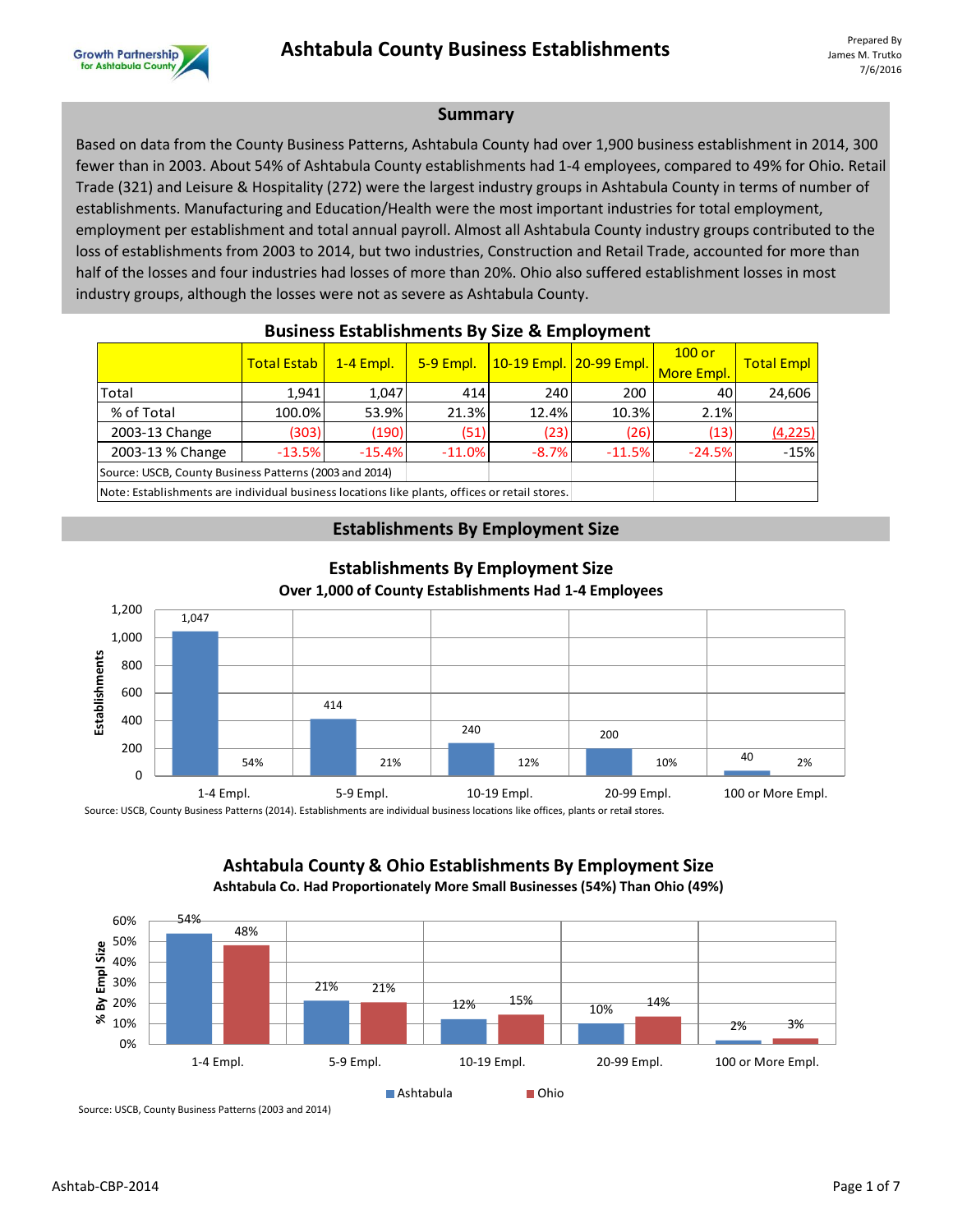

## Ashtabula County Business Establishments **Prepared By**

|                                                                                               | $1-4$ Empl. | 5-9 Empl. | 10-19 Empl. | 20-99 Empl. | $100$ or<br>More Empl. | <b>Total estab</b> |  |  |  |
|-----------------------------------------------------------------------------------------------|-------------|-----------|-------------|-------------|------------------------|--------------------|--|--|--|
| Establishments                                                                                |             |           |             |             |                        |                    |  |  |  |
| Ashtabula                                                                                     | 1.047       | 414       | 240         | 200         | 40                     | 1,941              |  |  |  |
| Ohio                                                                                          | 120,899     | 51,521    | 36,523      | 34,065      | 7.527                  | 250,535            |  |  |  |
| % of Establishments                                                                           |             |           |             |             |                        |                    |  |  |  |
| Ashtabula                                                                                     | 54%         | 21%       | 12%         | 10%         | 2%                     | 100%               |  |  |  |
| Ohio                                                                                          | 48%         | 21%       | 15%         | 14%         | 3%                     | 100%               |  |  |  |
| 2003-14 % Change                                                                              |             |           |             |             |                        |                    |  |  |  |
| Ashtabula                                                                                     | $-15%$      | $-16%$    | $-5%$       | $-11%$      | $-19%$                 | $-14%$             |  |  |  |
| Ohio                                                                                          | $-9%$       | $-8%$     | $-4%$       | $-6%$       | $-4%$                  | $-7%$              |  |  |  |
| Source: USCB, County Business Patterns (2003 and 2014)                                        |             |           |             |             |                        |                    |  |  |  |
| Note: Establishments are individual business locations like plants, offices or retail stores. |             |           |             |             |                        |                    |  |  |  |

## **Ashtabula County & Ohio Establishments By Size**

## **Employment Profile of Establishment Industry Groups**

Retail Trade (321) and Leisure & Hospitality (272) were the largest industry groups in Ashtabula County in terms of number of establishments. However, Manufacturing and Education & Health were the most important industries for total employment, employment per establishment and total annual payroll.



## **Employment Profile of Establishments By Industry Group**

|                     | <b>Employees</b>                                                                                                    | <b>Total estab</b> | Avg<br><b>Employees</b><br><b>Per Estab</b> | 1-4 Empl. | 5-19 Empl. | 20 or More<br>Empl. | <b>Estab Size</b><br><b>Distribution</b> |  |  |  |  |
|---------------------|---------------------------------------------------------------------------------------------------------------------|--------------------|---------------------------------------------|-----------|------------|---------------------|------------------------------------------|--|--|--|--|
| <b>TOTAL</b>        | 24,606                                                                                                              | 1,941              | 13                                          | 54%       | 34%        | 12%                 |                                          |  |  |  |  |
| Manufacturing       | 5,873                                                                                                               | 142                | 41                                          | 33%       | 29%        | 38%                 |                                          |  |  |  |  |
| Educa/Health        | 5,459                                                                                                               | 217                | 25                                          | 45%       | 36%        | 19%                 |                                          |  |  |  |  |
| <b>Retail Trade</b> | 3,636                                                                                                               | 311                | 12                                          | 42%       | 45%        | 13%                 |                                          |  |  |  |  |
| Leisure/Hospitality | 3,065                                                                                                               | 273                | 11                                          | 47%       | 35%        | 19%                 |                                          |  |  |  |  |
| Prof/Bus Svcs       | 2,471                                                                                                               | 221                | 11                                          | 63%       | 28%        | 9%                  |                                          |  |  |  |  |
| <b>Other Sycs</b>   | 1,046                                                                                                               | 240                | 4                                           | 65%       | 33%        | 2%                  |                                          |  |  |  |  |
| Finance/RE          | 769                                                                                                                 | 195                | 4                                           | 66%       | 33%        | 2%                  |                                          |  |  |  |  |
| Construction        | 766                                                                                                                 | 166                | 5                                           | 74%       | 24%        | 3%                  |                                          |  |  |  |  |
| Transp/Wrhsg        | 559                                                                                                                 | 69                 | 8                                           | 68%       | 23%        | 9%                  |                                          |  |  |  |  |
| Wholesale Trade     | 407                                                                                                                 | 57                 | 7                                           | 46%       | 47%        | 7%                  |                                          |  |  |  |  |
| Information         | 305                                                                                                                 | 22                 | 14                                          | 41%       | 36%        | 23%                 |                                          |  |  |  |  |
| Agr/Nat Res/Util    | 250                                                                                                                 | 28                 | 9                                           | 64%       | 21%        | 14%                 |                                          |  |  |  |  |
|                     | Source: USCB, County Business Patterns (2014). Employment for Agriculture & Management of companies were estimated. |                    |                                             |           |            |                     |                                          |  |  |  |  |

Ashtab-CBP-2014 Page 2 of 7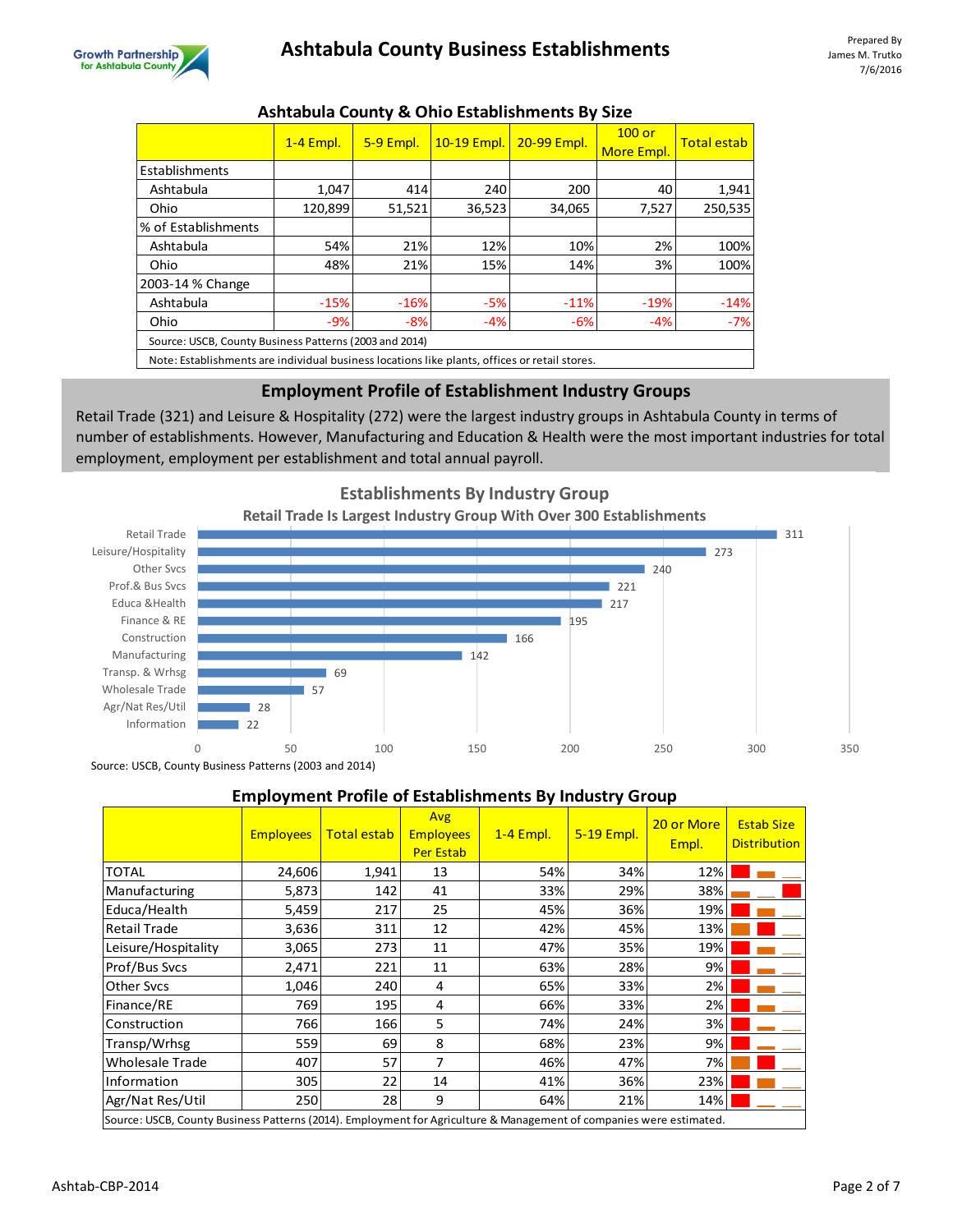

## **Employment Size By Industry**

 In 2014, the average business establishment had 13 employees. Manufacturing (41) and Education/Health (25) establishments had the greatest employment per establishment. About two-thirds of Construction, Agr/Nat.Res./Util., Finance/Real Estate, Transportation/ Warehousing, Other Services and Professional/Business Service establishments had 1-4 employees.



Source: USCB, County Business Patterns (2014)



Source: USCB, County Business Patterns (2014)

## **Large Employers Manufacturing Had Highest Percentage of Larger Employers**



Source: USCB, County Business Patterns (2014)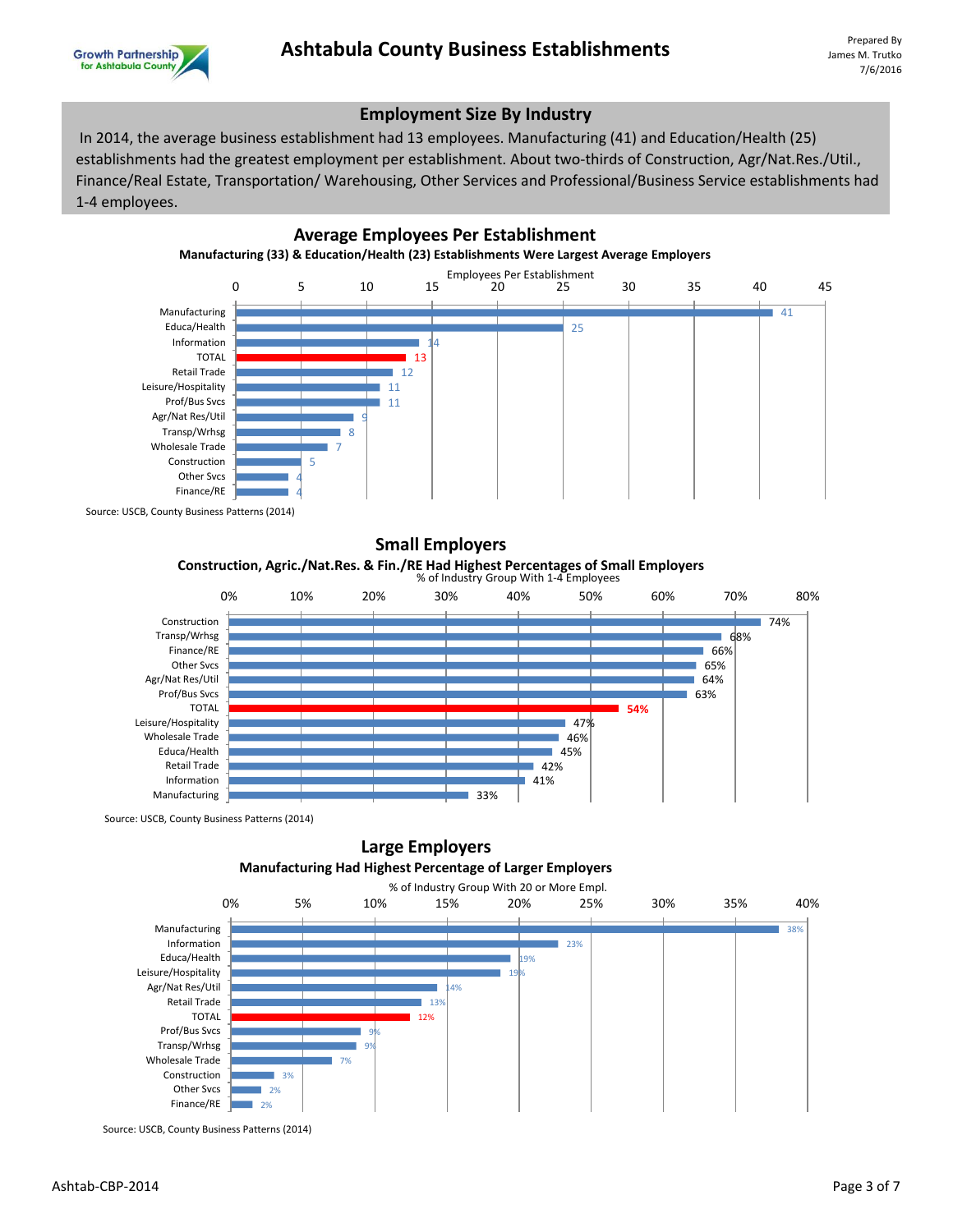## **Change In Establishments**

Total establishments in Ashtabula County decreased from 2,244 in 2003 to 1,941 in 2014, a loss of 303 establishments (- 14%). Goods-producing establishments decreased at a greater rate, but more service-provider establishments were lost. Ashtabula County's overall rate of loss (-14%) was greater than Ohio (-7%) and the county lost establishments at a greater rate than Ohio in all employment sizes.

|                                                        | <b>Total estab</b> | <b>1-4 Empl.</b> | 5-9 Empl. | 10-19 Empl. | <b>20-99 Empl.</b> | $100$ or<br>more Empl. | <b>Empl</b> |  |  |
|--------------------------------------------------------|--------------------|------------------|-----------|-------------|--------------------|------------------------|-------------|--|--|
| 2003 Establishments                                    | 2,244              | 1,237            | 465       | 263         | 226                | 53                     | 28,831      |  |  |
| 2014 Establishments                                    | 1,941              | 1,047            | 414       | 240         | 200                | 40                     | 24,606      |  |  |
| 2003-2014 Change                                       | (303)              | (190)            | (51)      | (23)        | (26)               | (13)                   | (4, 225)    |  |  |
| 2003-2014 % Change                                     | $-14%$             | $-15%$           | $-11%$    | $-9%$       | $-12%$             | $-25%$                 | $-15%$      |  |  |
| Source: USCB, County Business Patterns (2003 and 2014) |                    |                  |           |             |                    |                        |             |  |  |
|                                                        |                    |                  |           |             |                    |                        |             |  |  |

## **Change in Establishments & Employment (2003-2014)**

Note: Goods-Producing industries include Agriculture, Natural Resources, Utilities, Construction and Manufacturing.

#### **Total Establishments Decreased By 306 From 2003 To 2013 Or About 30 Per Year** 0  $\begin{array}{|c|c|c|c|c|c|}\n\hline\n\text{-15\%} & \text{-15\%} & \text{-11\%} & \text{-9\%} & \text{-12\%} & \text{-12\%} & \text{(13)} & \text{-25\%} \\
\hline\n\text{-15\%} & \text{-15\%} & \text{(23)} & \text{(26)} & \text{(27)} & \text{(28)} & \text{(29)} & \text{(20)} & \text{(21)} & \text{(21)} & \text{(22)} & \text{(23)} & \text{(24)} & \text{(25)} & \text{(26)} & \text{(27)} & \text{(28)} &$ (50) 2003-13 Chg in Total Estab **2003-13 Chg in Total Estab** (51) (100) (150) (200) (190) (250) (300) (303) (350) Total estab 1-4 Empl. 5-9 Empl. 10-19 Empl. 20-99 Empl. 100 or more Empl.

# **Ashtabula County Change in Total Establishments (2003-14)**

Source: USCB, County Business Patterns (2003 and 2014)



Source: USCB, County Business Patterns (2003 and 2014)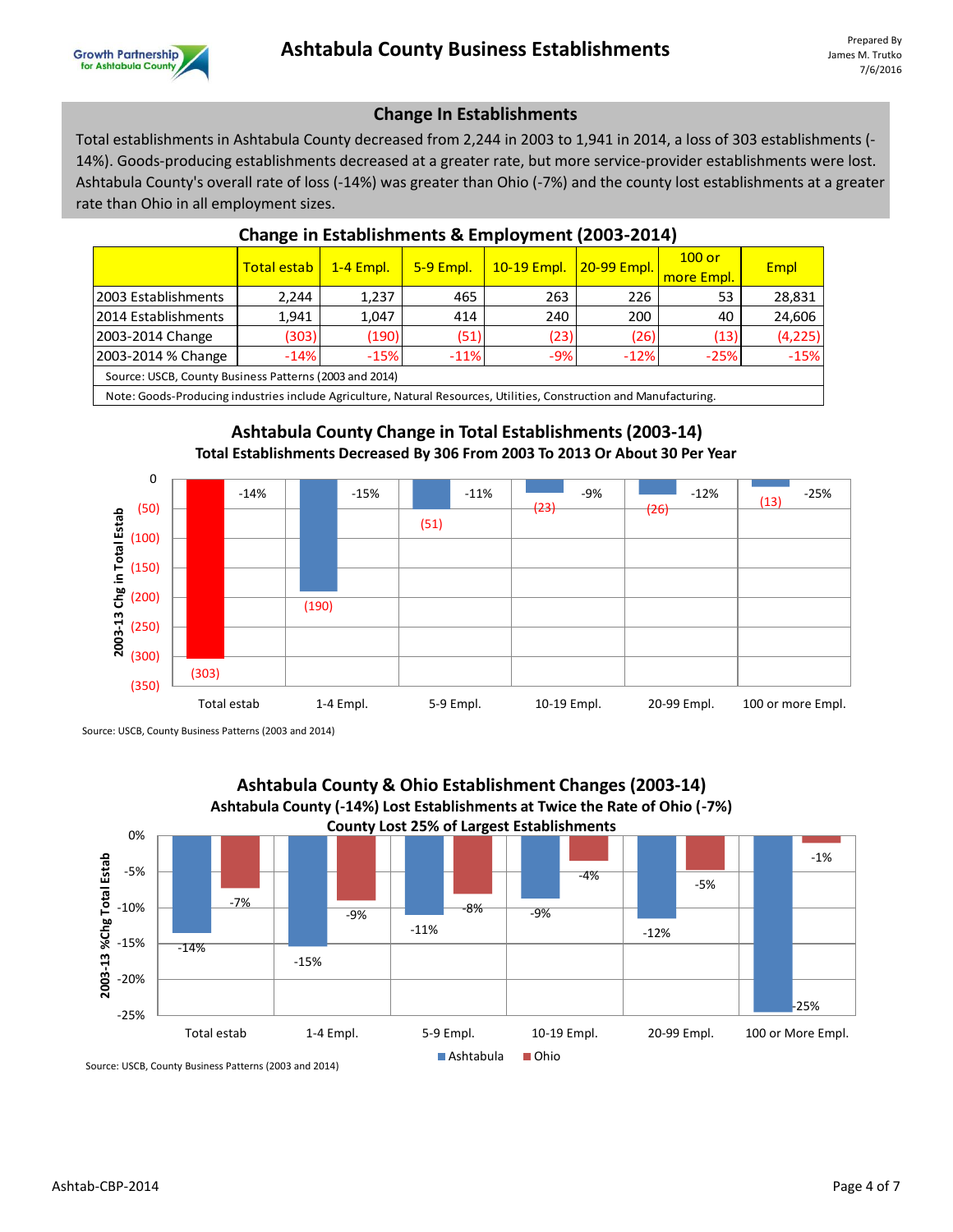

## **Establishment Changes By Industry Groups**

Almost all Ashtabula County industry groups contributed to the loss of 306 (-14%) establishments from 2003 to 2013. Two industries, Construction and Retail Trade, accounted for more than half of the losses. Four industries-- Construction, Manufacturing, Retail and Wholesale Trade-- suffered losses of more than 20%. Ohio also suffered establishment losses in most industry groups, although the losses were not as severe as Ashtabula County.



## **2003 & 2013 Ashtabula Co. Establishments By Industry Group Almost All Industry Groups Lost Establishments From 2003 To 2013**

**2003 Establishments** 2014 Establishments

Source: USCB, County Business Patterns (2003 and 2014)

### **Establishment Changes By Industry Group**

| <b>Industry Group</b>                                                                         | <b>2003 Estab</b> | 2014 Estab | $2003 - 14$ | 2003-14% | Ohio 2003-      | Ashtabula- |
|-----------------------------------------------------------------------------------------------|-------------------|------------|-------------|----------|-----------------|------------|
|                                                                                               |                   |            | Chg         | Chg      | <b>14 % Chg</b> | Ohio % Chg |
| <b>Retail Trade</b>                                                                           | 415               | 311        | (104)       | $-25%$   | $-13%$          |            |
| Construction                                                                                  | 228               | 166        | (62)        | $-27%$   | $-26%$          |            |
| Manufacturing                                                                                 | 185               | 142        | (43)        | $-23%$   | $-17%$          |            |
| <b>Other Svcs</b>                                                                             | 279               | 240        | (39)        | $-14%$   | $-10%$          |            |
| Educa/Health                                                                                  | 249               | 217        | (32)        | $-13%$   | 8%              |            |
| <b>Wholesale Trade</b>                                                                        | 75                | 57         | (18)        | $-24%$   | $-9%$           |            |
| Transp/Wrhsg                                                                                  | 77                | 69         | (8)         | $-10%$   | $-5%$           |            |
| Fin/Real Estate                                                                               | 201               | 195        | (6)         | $-3%$    | $-5%$           |            |
| Information                                                                                   | 27                | 22         | (5)         | $-19%$   | $-10%$          |            |
| Prof/Bus Svcs                                                                                 | 220               | 221        | 1           | 0%       | $-2%$           |            |
| Agr/Nat Res/Util                                                                              | 23                | 28         | 5           | 22%      | $-9%$           |            |
| Leisure/Hospitality                                                                           | 265               | 273        | 8           | 3%       | 3%              |            |
| <b>TOTAL</b>                                                                                  | 2,244             | 1,941      | (303)       | $-14%$   | $-7%$           |            |
| Source: USCB, County Business Patterns (2003 and 2013)                                        |                   |            |             |          |                 |            |
| Note: Establishments are individual business locations like plants, offices or retail stores. |                   |            |             |          |                 |            |
|                                                                                               |                   |            |             |          |                 |            |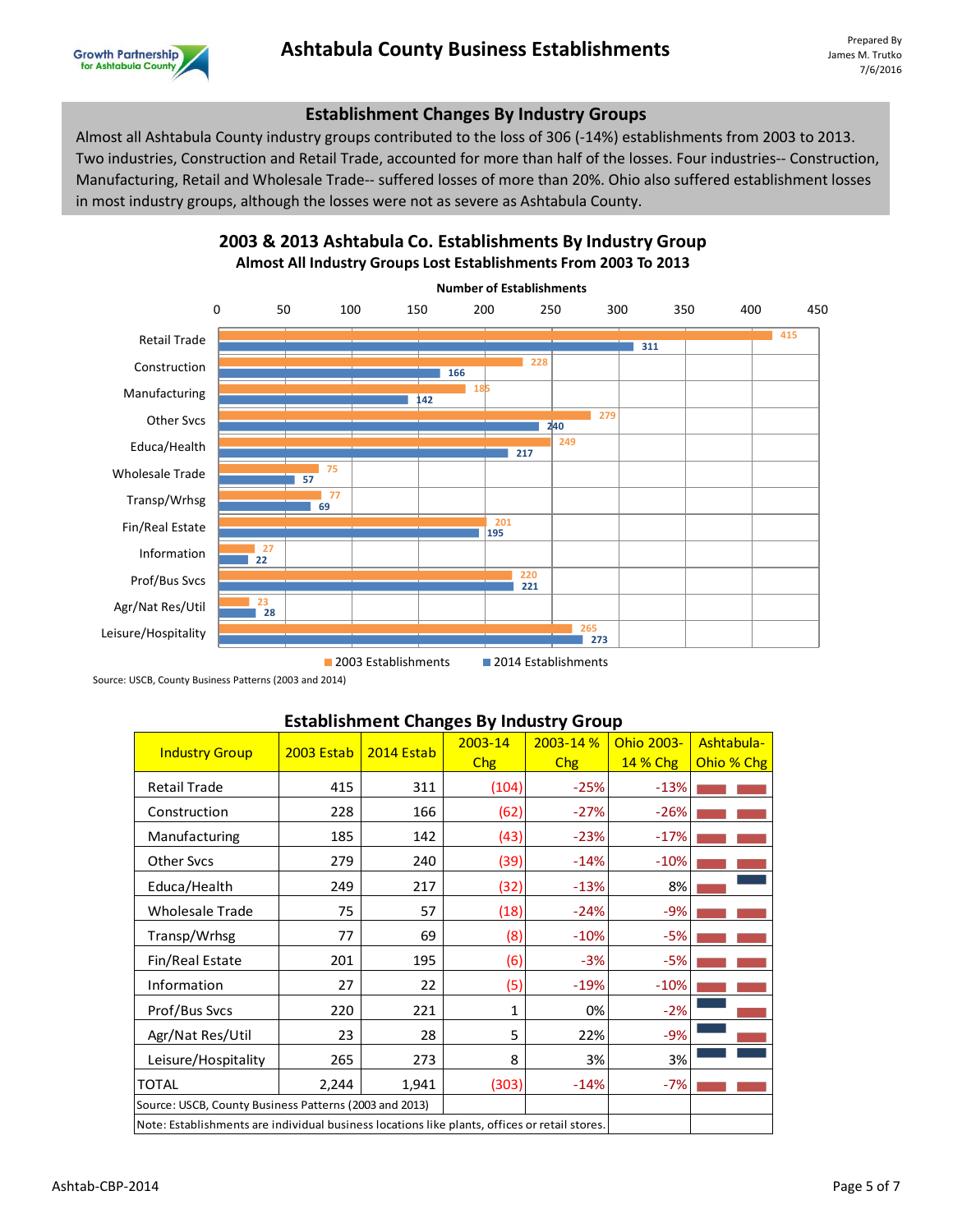



## **% Change in Establishments By Industry (2003-14)**



Source: USCB, County Business Patterns (2003 and 2014)

## **Ashtabula Co. & Ohio Establishment Changes By Industry Groups**

**Ashtabula & Ohio Lost Establishments In Most Industries, But Ohio's Losses Were Less Severe**



Source: USCB, County Business Patterns (2003 and 2014)